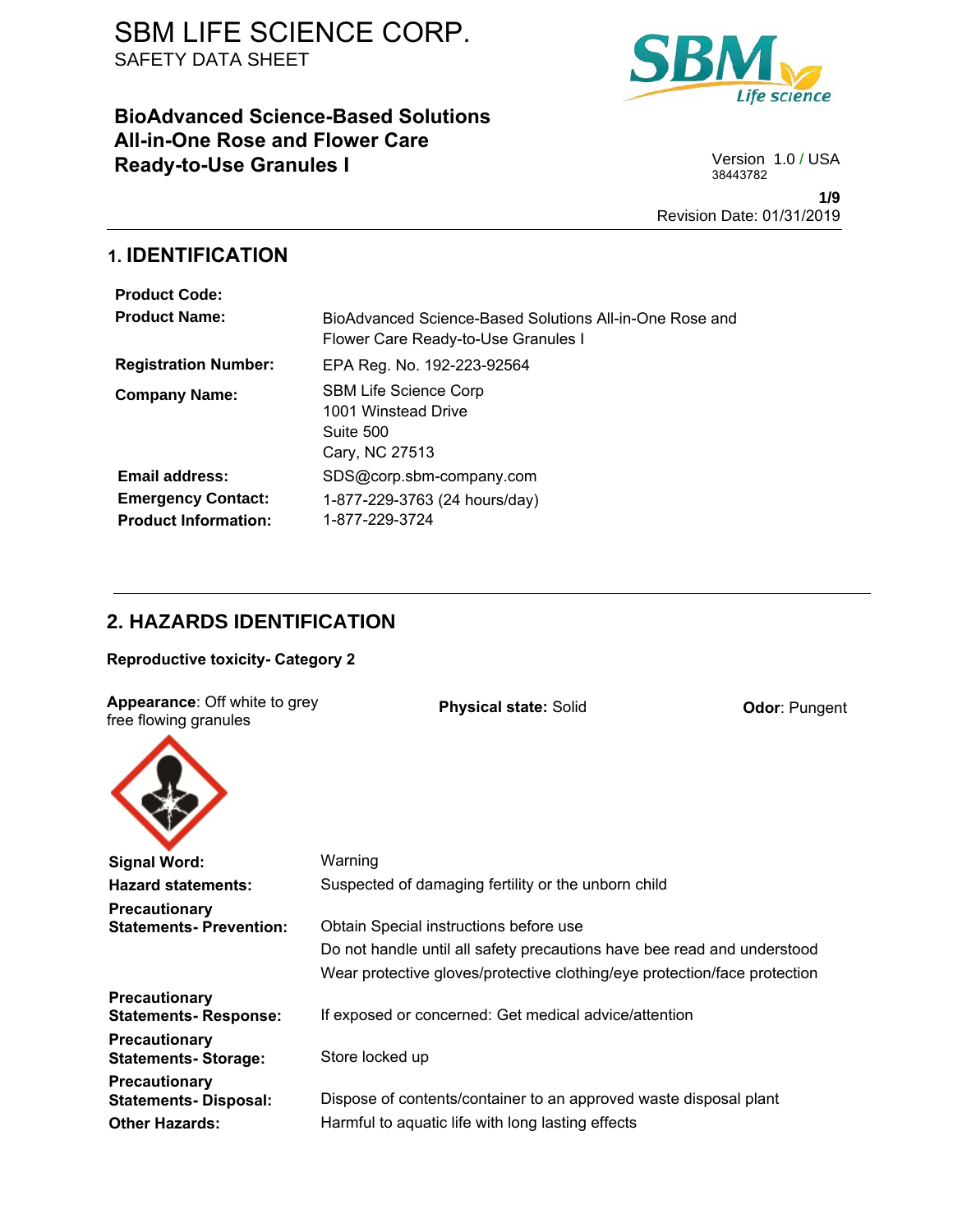## **BioAdvanced Science-Based Solutions All-in-One Rose and Flower Care Ready-to-Use Granules I** Version 1.0 / USA



38443782

**2/9** Revision Date: 01/31/2019

# **3. Composition/Information on Ingredients**

| <b>Chemical Name</b>           | CAS No.     | Weight-% |
|--------------------------------|-------------|----------|
| <b>Proprietary Component 1</b> | Proprietary | 50-55    |
| <b>Proprietary Component 4</b> | Proprietary | 1-5      |
| Acephate                       | 30560-19-1  | 1-5      |
| Proprietary Component 6        | Proprietary |          |
| Tebuconazole                   | 107534-96-3 |          |

\*\*If Chemical Name/CAS No is "proprietary" and/or Weight-% is listed as a range, the specific chemical identity and/or percentage of composition has been withheld as a trade secret.\*\*

## **4. First Aid Measures**

## **First Aid Measures**

| <b>General Advice</b>               | Provide this SDS to medical personnel for treatment.                                                                                                                                                                                                                          |
|-------------------------------------|-------------------------------------------------------------------------------------------------------------------------------------------------------------------------------------------------------------------------------------------------------------------------------|
| <b>Eye Contact</b>                  | Immediately flush with plenty of water. After initial flushing, remove any contact lenses and<br>continue flushing for at least 15 minutes. Call a poison control center or doctor for treatment<br>advice.                                                                   |
| <b>Skin Contact</b>                 | Take off contaminated clothing. Rinse skin immediately with plenty of water for 15 to 20<br>minutes. Call a poison control center or doctor for treatment advice.                                                                                                             |
| <b>Inhalation</b>                   | Move person to fresh air. If person is not breathing, call 911 or an ambulance, then give<br>artificial respiration, preferably mouth-to-mouth if possible. Call a poison control center or<br>doctor for further treatment advice.                                           |
| Ingestion                           | Call a poison control center or doctor immediately for treatment advice. Have person sip a<br>glass of water if able to swallow. Do not induce vomiting unless told to do so by a poison<br>control center or doctor. Do not give anything by mouth to an unconscious person. |
| Most important symptoms and effects |                                                                                                                                                                                                                                                                               |
| <b>Symptoms</b>                     | Moderate eye irritation.                                                                                                                                                                                                                                                      |
|                                     | Indication of any immediate medical attention and special treatment needed                                                                                                                                                                                                    |
| <b>Notes to Physician</b>           | Treat symptomatically.                                                                                                                                                                                                                                                        |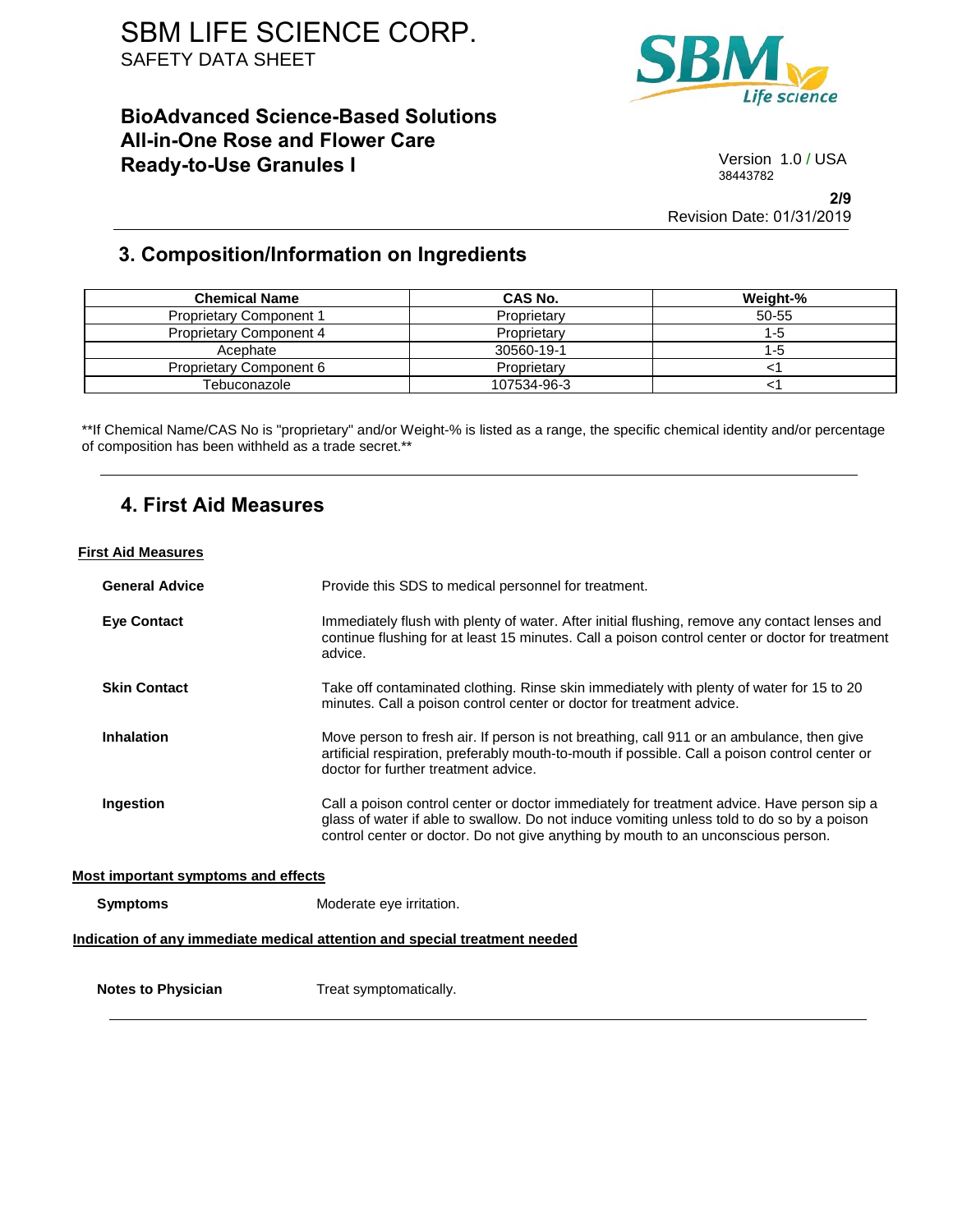# **BioAdvanced Science-Based Solutions All-in-One Rose and Flower Care Ready-to-Use Granules I** Version 1.0/USA



38443782

**3/9** Revision Date: 01/31/2019

## **5. FIRE-FIGHTING MEASURES**

### **Suitable Extinguishing Media**

Use extinguishing measures that are appropriate to local circumstances and the surrounding environment.

**Unsuitable Extinguishing Media** Not determined.

### **Specific Hazards Arising from the Chemical**

Not determined.

### **Protective equipment and precautions for firefighters**

As in any fire, wear self-contained breathing apparatus pressure-demand, MSHA/NIOSH (approved or equivalent) and full protective gear.

# **6. ACCIDENTAL RELEASE MEASURES**

| Personal precautions, protective equipment and emergency procedures |                                                                                                                            |  |  |  |
|---------------------------------------------------------------------|----------------------------------------------------------------------------------------------------------------------------|--|--|--|
| <b>Personal Precautions</b>                                         | Use personal protective equipment as required.                                                                             |  |  |  |
| <b>Environmental precautions</b>                                    |                                                                                                                            |  |  |  |
| <b>Environmental precautions</b>                                    | Prevent from entering into soil, ditches, sewers, waterways and/or groundwater. See<br>Section 12, Ecological Information. |  |  |  |
| Methods and material for containment and cleaning up                |                                                                                                                            |  |  |  |
| <b>Methods for Containment</b>                                      | Prevent further leakage or spillage if safe to do so.                                                                      |  |  |  |
| <b>Methods for Clean-Up</b>                                         | Keep in suitable, closed containers for disposal.                                                                          |  |  |  |

# **7. HANDLING AND STORAGE**

| <b>Precautions for safe handling</b>                         |                                                                                                                                                                                                                                                                    |
|--------------------------------------------------------------|--------------------------------------------------------------------------------------------------------------------------------------------------------------------------------------------------------------------------------------------------------------------|
| Advice on Safe Handling                                      | Handle in accordance with good industrial hygiene and safety practice. Obtain special<br>instructions before use. Do not handle until all safety precautions have been read and<br>understood. Wear protective gloves/protective clothing and eye/face protection. |
| Conditions for safe storage, including any incompatibilities |                                                                                                                                                                                                                                                                    |
| <b>Storage Conditions</b>                                    | Keep container tightly closed and store in a cool, dry and well-ventilated place. Store locked<br>up.                                                                                                                                                              |
| <b>Incompatible Materials</b>                                | None known based on information supplied.                                                                                                                                                                                                                          |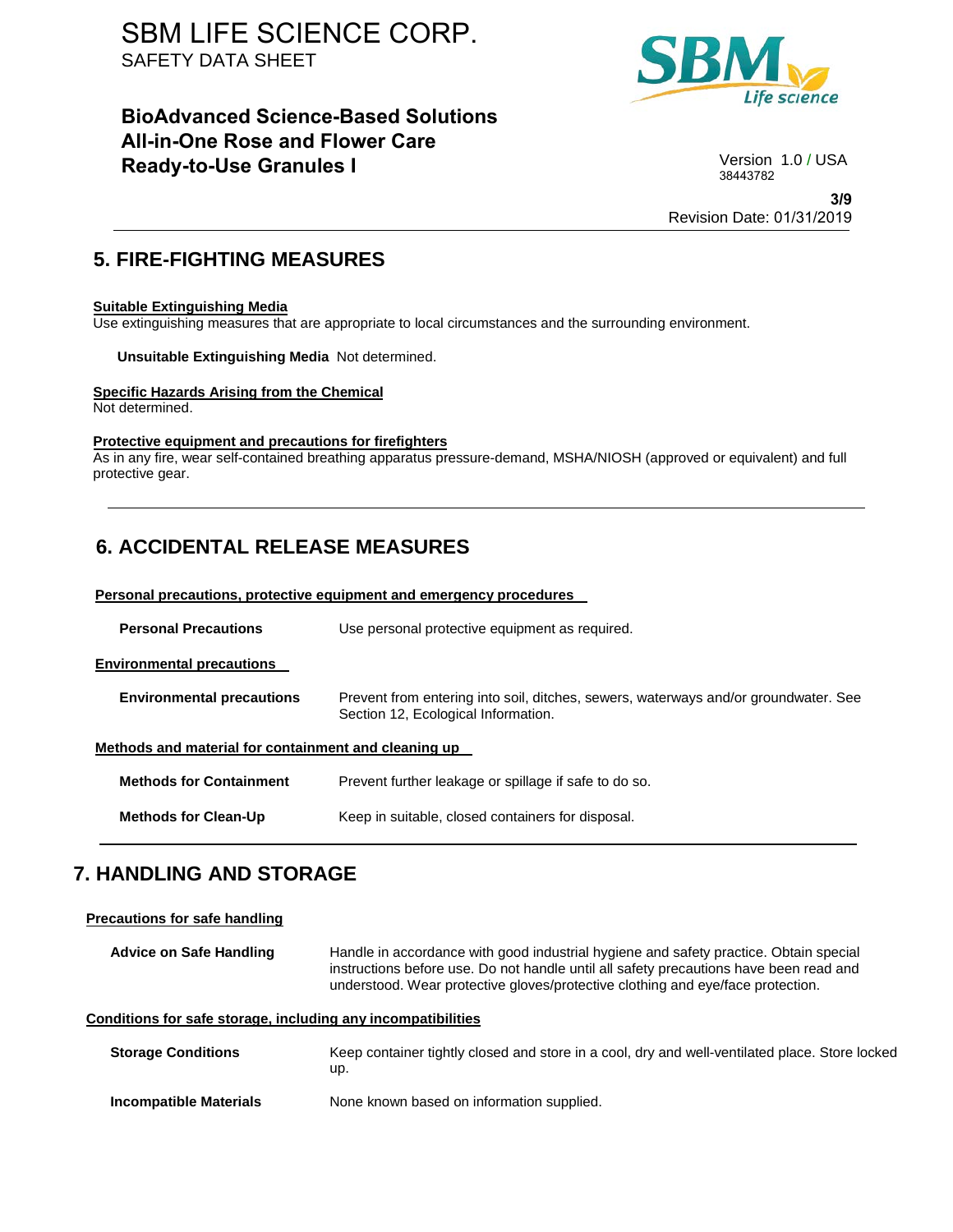# **BioAdvanced Science-Based Solutions All-in-One Rose and Flower Care Ready-to-Use Granules I** Version 1.0 / USA



38443782

**4/9** Revision Date: 01/31/2019

# **8. EXPOSURE CONTROLS/PERSONAL PROTECTION**

| <b>Chemical Name</b>           | <b>ACGIH TLV</b>                                                | <b>OSHA PEL</b>                                                                                                                                                                                                                       | <b>NIOSH IDLH</b>                                                                           |
|--------------------------------|-----------------------------------------------------------------|---------------------------------------------------------------------------------------------------------------------------------------------------------------------------------------------------------------------------------------|---------------------------------------------------------------------------------------------|
| <b>Proprietary Component 1</b> |                                                                 |                                                                                                                                                                                                                                       | TWA: $10 \text{ mg/m}^3$<br>total dust                                                      |
|                                |                                                                 |                                                                                                                                                                                                                                       | TWA: $5 \text{ mg/m}^3$<br>respirable dust                                                  |
| Proprietary Component 6        | TWA: $0.025$ mg/m <sup>3</sup> respirable<br>particulate matter | TWA: 50 $\mu$ g/m <sup>3</sup> TWA: 50 $\mu$ g/m <sup>3</sup><br>excludes construction work,<br>agricultural operations, and<br>exposures that result from the<br>processing of sorptive clays<br>(vacated) TWA: $0.1 \text{ mg/m}^3$ | IDLH: 50 mg/m $3$<br>respirable dust<br>TWA: $0.05$ mg/m <sup>3</sup><br>respirable<br>dust |
|                                |                                                                 | respirable dust<br>$(250)/(%SiO2 + 5)$ mppcf<br>TWA respirable fraction<br>$(10)/(%SiO2 + 2)$ mg/m <sup>3</sup> TWA<br>respirable fraction                                                                                            |                                                                                             |

### **Appropriate engineering controls**

| <b>Engineering Controls</b>     | Apply technical measures to comply with the occupational exposure limits. Showers.<br>Eyewash stations. Ventilation systems. |  |
|---------------------------------|------------------------------------------------------------------------------------------------------------------------------|--|
|                                 | Individual protection measures, such as personal protective equipment                                                        |  |
| <b>Eye/Face Protection</b>      | Wear eye/face protection. Refer to 29 CFR 1910.133 for eye and face protection<br>regulations.                               |  |
| <b>Skin and Body Protection</b> | Wear protective gloves and protective clothing. Refer to 29 CFR 1910.138 for appropriate<br>skin and body protection.        |  |
| <b>Respiratory Protection</b>   | Refer to 29 CFR 1910.134 for respiratory protection requirements.                                                            |  |
|                                 | General Hygiene Considerations Handle in accordance with good industrial hygiene and safety practice.                        |  |

## **9. PHYSICAL AND CHEMICAL PROPERTIES**

| <b>Physical state</b> | Solid                                        |                |                |
|-----------------------|----------------------------------------------|----------------|----------------|
| Appearance            | Off white to grey free flowing granules Odor | Odor threshold | Pungent        |
| Color                 | Off white to grey                            |                | Not determined |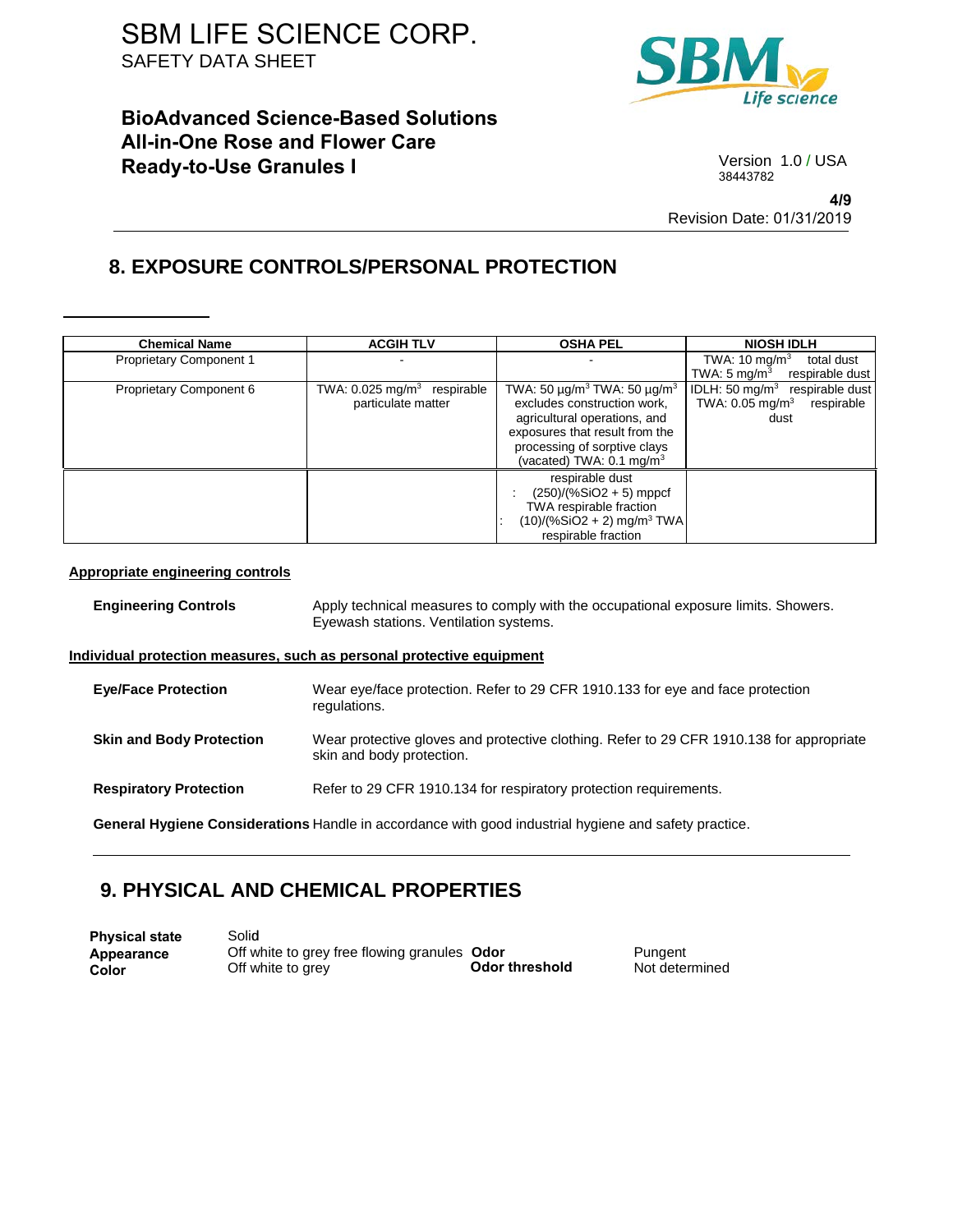# **BioAdvanced Science-Based Solutions All-in-One Rose and Flower Care Ready-to-Use Granules I** Version 1.0 / USA



38443782

**5/9** Revision Date: 01/31/2019

| <u>Property</u>                                                                                                   | Values                                                               |
|-------------------------------------------------------------------------------------------------------------------|----------------------------------------------------------------------|
| рH                                                                                                                | 7.16                                                                 |
| <b>Melting point /freezing point</b>                                                                              | Not Determined                                                       |
| <b>Boiling Point / Boiling Range</b>                                                                              | Not Determined                                                       |
| <b>Flash Point</b><br><b>Evaporation Rate</b>                                                                     | Not Determined<br>Not Determined                                     |
| <b>Flammability (Solid, Gas)</b>                                                                                  | Not Determined                                                       |
| <b>Flammability Limit in Air</b>                                                                                  |                                                                      |
| <b>Upper Flammability Limit</b>                                                                                   | Not Determined                                                       |
| <b>Lower Flammability Limit</b>                                                                                   | Not Determined                                                       |
| Vapor Pressure                                                                                                    | Not Determined                                                       |
| <b>Vapor Density</b><br><b>Relative Density</b><br><b>Water Solubility</b><br><b>Solubility in other solvents</b> | Not Determined<br>Not Determined<br>Not Determined<br>Not Determined |
| <b>Partition Coefficient</b>                                                                                      | Not Determined                                                       |
| Autoignition temperature                                                                                          | Not Determined                                                       |
| <b>Decomposition Temperature</b>                                                                                  | Not Determined                                                       |
| Kinematic Viscosity                                                                                               | Not Determined                                                       |
| <b>Dynamic Viscosity</b>                                                                                          | Not Determined                                                       |
| <b>Explosive Properties</b>                                                                                       | Not Determined                                                       |
| <b>Oxidizing Properties</b>                                                                                       | Not Determined                                                       |
|                                                                                                                   |                                                                      |

### **Values Remarks • Method**

# **10. STABILITY AND REACTIVITY**

#### **Reactivity**

Not reactive under normal conditions.

### **Chemical Stability**

Stable under recommended storage conditions.

### **Possibility of Hazardous Reactions**  None under normal processing.

**Conditions to Avoid**  Keep out of reach of children.

## **Incompatible Materials**  None known based on information supplied.

#### **Hazardous Decomposition Products**  None known based on information supplied.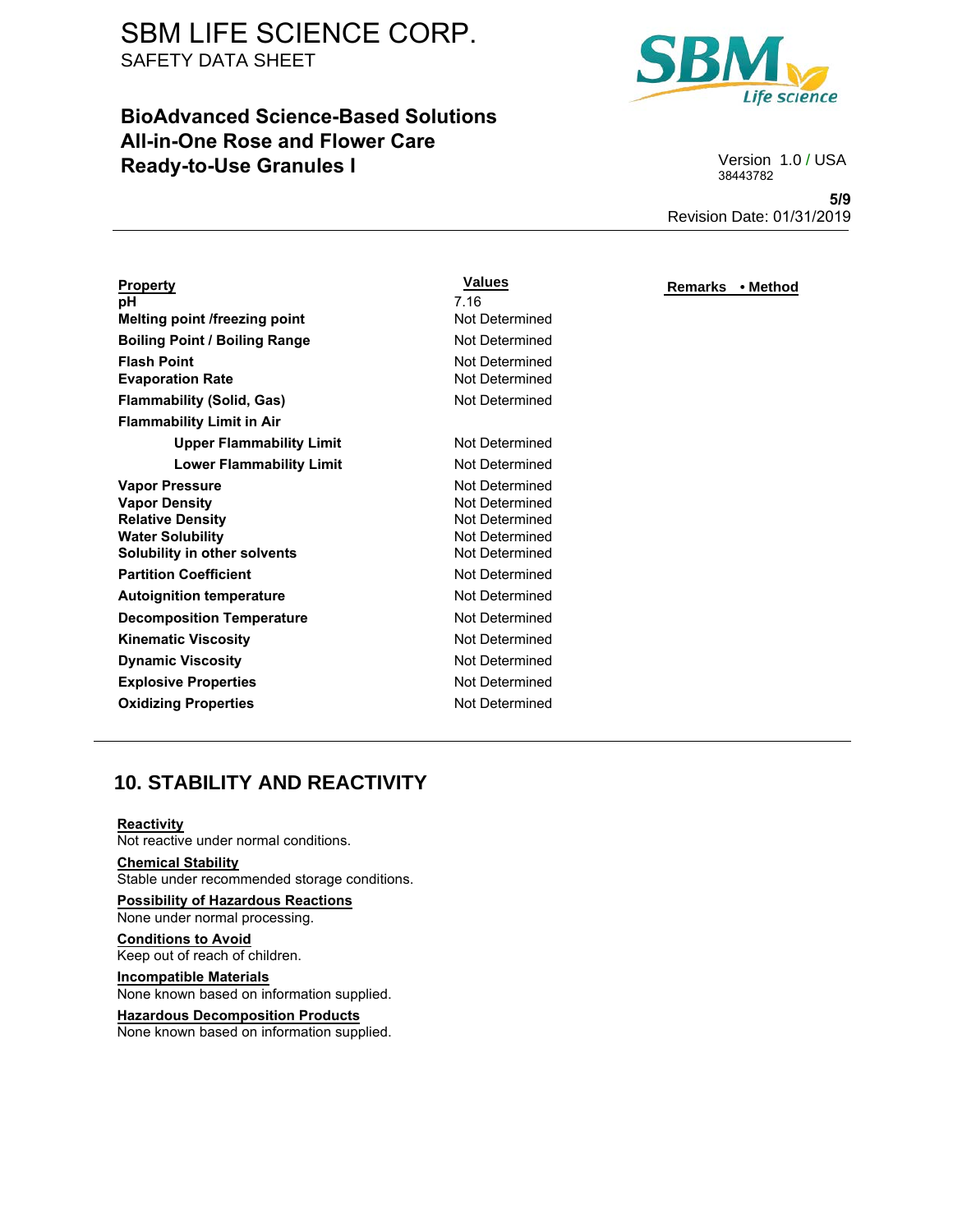# **BioAdvanced Science-Based Solutions All-in-One Rose and Flower Care Ready-to-Use Granules I** Version 1.0 / USA



38443782

**6/9** Revision Date: 01/31/2019

## **11. TOXICOLOGICAL INFORMATION**

#### **Information on likely routes of exposure**

| <b>Product Information</b> | This product has received further evaluation from the manufacturer. The test results<br>provided are reflected in the information below. |
|----------------------------|------------------------------------------------------------------------------------------------------------------------------------------|
| <b>Eve Contact</b>         | Minimally irritating to the eyes.                                                                                                        |
| <b>Skin Contact</b>        | Slightly irritating to the skin.                                                                                                         |
| <b>Inhalation</b>          | No signs of gross toxicity.                                                                                                              |
| Ingestion                  | No signs of gross toxicity.                                                                                                              |

## **Component Information**

| <b>Chemical Name</b>           | Oral LD50             | <b>Dermal LD50</b>                                                 | <b>Inhalation LC50</b>                                                                                            |
|--------------------------------|-----------------------|--------------------------------------------------------------------|-------------------------------------------------------------------------------------------------------------------|
| <b>Proprietary Component 1</b> | (Rat)<br>= 6450 mg/kg |                                                                    |                                                                                                                   |
| <b>Proprietary Component 2</b> | = 2600 mg/kg<br>Rat)  |                                                                    |                                                                                                                   |
| <b>Proprietary Component 3</b> | Rat)<br>> 2000 mg/kg  | (Rabbit)<br>> 5000 mg/kg                                           |                                                                                                                   |
| Proprietary Component 4        | Rat)<br>= 2840 mg/kg  | > 2000 mg/kg<br>(Rat)                                              |                                                                                                                   |
| Acephate<br>30560-19-1         | (Rat)<br>= 700 mg/kg  | (Rabbit) > 2500 mg/kg<br>= 2 g/kg<br>(Rabbit)<br>Rat) > 2000 mg/kg |                                                                                                                   |
| Proprietary Component 5        | Rat)<br>$=$ 3 g/kg    | $> 10$ g/kg (Rabbit)                                               | $(Rat)$ 1 h<br>$> 42$ g/m <sup>3</sup>                                                                            |
| Tebuconazole<br>107534-96-3    | = 3352 mg/kg<br>Rat)  | $Rat$ ) > 5000 mg/kg<br>$>$ 5 g/kg<br>Rat)                         | $> 5093$ mg/m <sup>3</sup><br>$(Rat)$ 4 h > 371<br>mg/m <sup>3</sup><br>(Rat ) 4 h > 800 mg/m $^3$<br>$Rat$ ) 4 h |

### **Information on physical, chemical and toxicological effects**

**Symptoms** Please see section 4 of this SDS for symptoms.

### **Delayed and immediate effects as well as chronic effects from short and long-term exposure**

**Carcinogenicity** Based on the information provided, this product does not contain any carcinogens or potential carcinogens as listed by OSHA, IARC or NTP.

## **Numerical measures of toxicity**

**The following values are calculated based on chapter 3.1 of the GHS document** .

| ATEmix (oral)                 |             | >5000 mg/kg |
|-------------------------------|-------------|-------------|
| ATEmix (inhalation-dust/mist) | 2.10 $mq/L$ |             |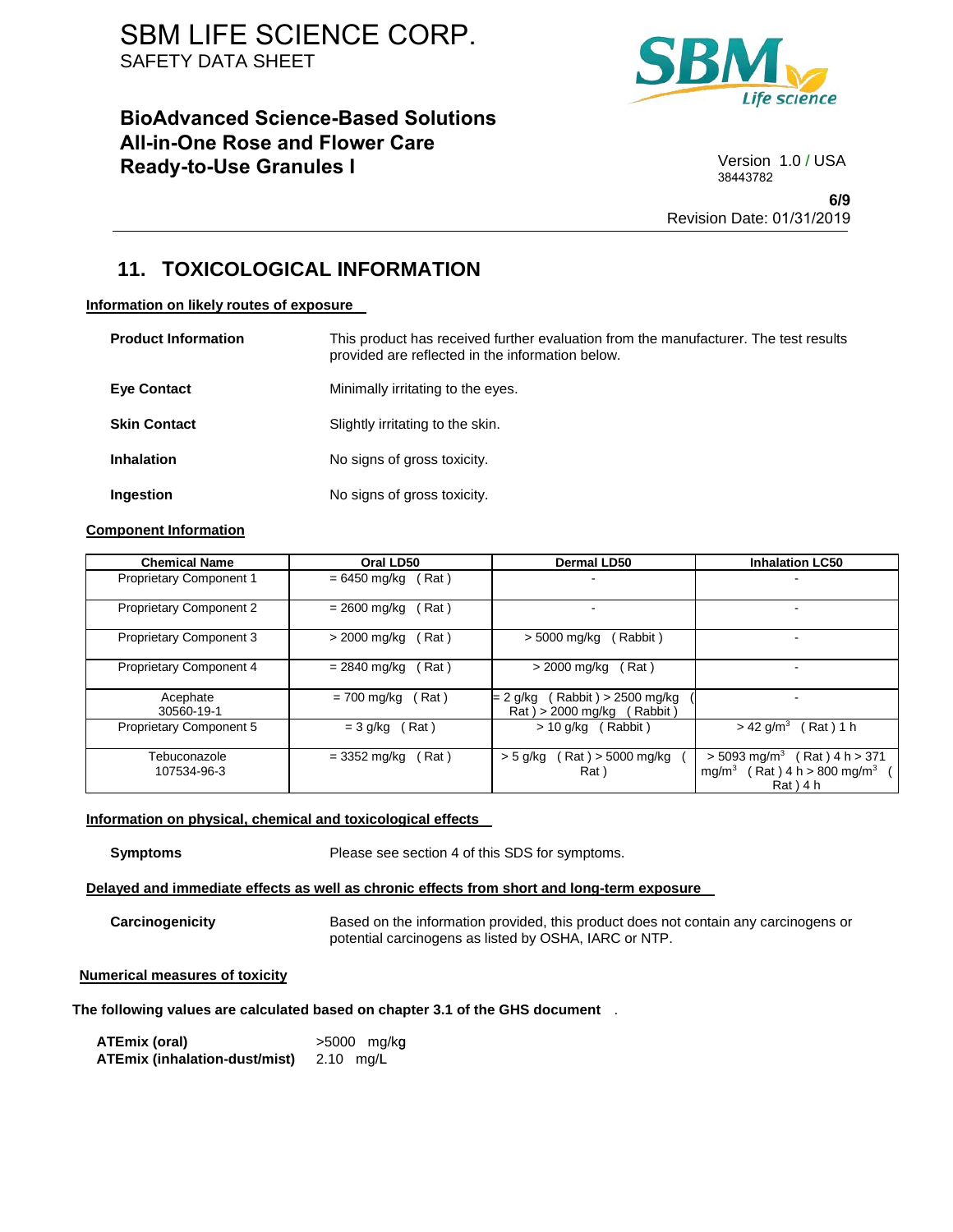## **BioAdvanced Science-Based Solutions All-in-One Rose and Flower Care Ready-to-Use Granules I** Version 1.0 / USA



38443782

**7/9** Revision Date: 01/31/2019

# **12. ECOLOGICAL INFORMATION**

### **Ecotoxicity**

Harmful to aquatic life with long lasting effects.

### **Persistence/Degradability**

Not determined.

### **Bioaccumulation**

Not determined.

### **Mobility**

| <b>Chemical Name</b>    | <b>Partition Coefficient</b> |  |
|-------------------------|------------------------------|--|
| Proprietary Component 4 | −∪. .                        |  |

### **Other Adverse Effects**

Not determined

# **13. DISPOSAL CONSIDERATIONS**

## **Waste Treatment Methods**

| <b>Disposal of Wastes</b>     | Disposal should be in accordance with applicable regional, national and local laws and<br>regulations. |
|-------------------------------|--------------------------------------------------------------------------------------------------------|
| <b>Contaminated Packaging</b> | Disposal should be in accordance with applicable regional, national and local laws and<br>regulations. |

### **California Hazardous Waste Status**

| <b>Chemical Name</b> | California Hazardous Waste Status |
|----------------------|-----------------------------------|
| Acephate             | Toxic                             |
| 30560-19-1           |                                   |

## **14. TRANSPORT INFORMATION**

- **Note**  Please see current shipping paper for most up to date shipping information, including exemptions and special circumstances.
- **DOT**  Not regulated
- **IATA**  Not regulated
- **IMDG**  Not regulated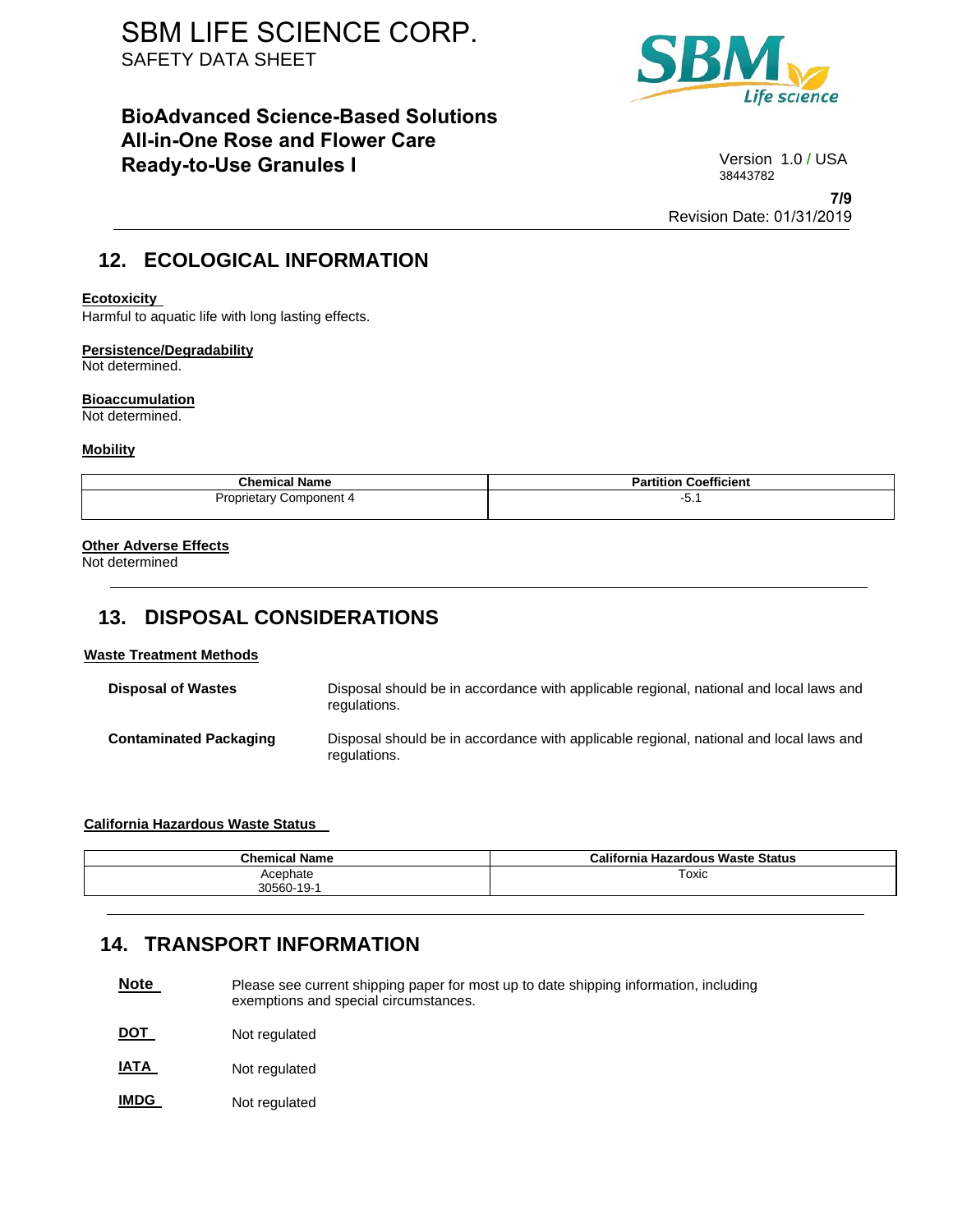# **BioAdvanced Science-Based Solutions All-in-One Rose and Flower Care Ready-to-Use Granules I** Version 1.0/USA



38443782

**8/9** Revision Date: 01/31/2019

# **15. REGULATORY INFORMATION**

### **International Inventories**

| <b>Chemical Name</b>    | <b>TSCA</b> | <b>IDSL/NDSLIEINECS/EI</b> | <b>LINCS</b> | <b>ENCS</b> | <b>IECSC</b> | <b>KECL</b> | <b>PICCS</b> | <b>AICS</b> |
|-------------------------|-------------|----------------------------|--------------|-------------|--------------|-------------|--------------|-------------|
| Proprietary Component 1 | X           | Χ                          | х            | X           | Χ            | Χ           | Χ            | x           |
| Proprietary Component 2 | X           | Χ                          | X            | X           | Χ            | Χ           | X            |             |
| Proprietary Component 3 | x           | Χ                          | Χ            | X           | Χ            | x           | Χ            | x           |
| Proprietary Component 4 | x           | Χ                          | X            | X           | X            | Χ           | x            | х           |
| Acephate                | x           |                            | X            |             | Χ            | X           | x            | x           |
| Proprietary Component 5 | X           | X                          | X            | X           | Χ            | Χ           | X            | X           |
| Proprietary Component 6 | x           | Χ                          | X            | X           | Χ            | Χ           | X            | x           |
| Tebuconazole            | x           |                            |              | X           | Χ            | x           | X            |             |
| Proprietary Component 7 | Χ           | Χ                          | x            | X           | Χ            | Χ           | Χ            | x           |

#### **Legend:**

*TSCA - United States Toxic Substances Control Act Section 8(b) Inventory* 

*DSL/NDSL - Canadian Domestic Substances List/Non-Domestic Substances List* 

*EINECS/ELINCS - European Inventory of Existing Chemical Substances/European List of Notified Chemical Substances* 

*ENCS - Japan Existing and New Chemical Substances* 

*IECSC - China Inventory of Existing Chemical Substances* 

*KECL - Korean Existing and Evaluated Chemical Substances* 

*PICCS - Philippines Inventory of Chemicals and Chemical Substances* 

*AICS - Australian Inventory of Chemical Substances* 

### **US Federal Regulations**

### **CERCLA**

This material, as supplied, does not contain any substances regulated as hazardous substances under the Comprehensive Environmental Response Compensation and Liability Act (CERCLA) (40 CFR 302) or the Superfund Amendments and Reauthorization Act (SARA) (40 CFR 355).

### **SARA 313**

Section 313 of Title III of the Superfund Amendments and Reauthorization Act of 1986 (SARA). This product does not contain any chemicals which are subject to the reporting requirements of the Act and Title 40 of the Code of Federal Regulations, Part 372

### **CWA (Clean Water Act)**

This product does not contain any substances regulated as pollutants pursuant to the Clean Water Act (40 CFR 122.21 and 40 CFR 122.42)

### **US State Regulations**

## **California Proposition 65**

This product contains the following Proposition 65 chemicals.

| $R_{\rm beam}$<br>Name<br>Chemical | <br>- -<br>- 65<br>Proposition<br>California |  |
|------------------------------------|----------------------------------------------|--|
| - omponent 6 ت                     | ∶arcınoɑen                                   |  |
| Proprietary                        | ی س                                          |  |